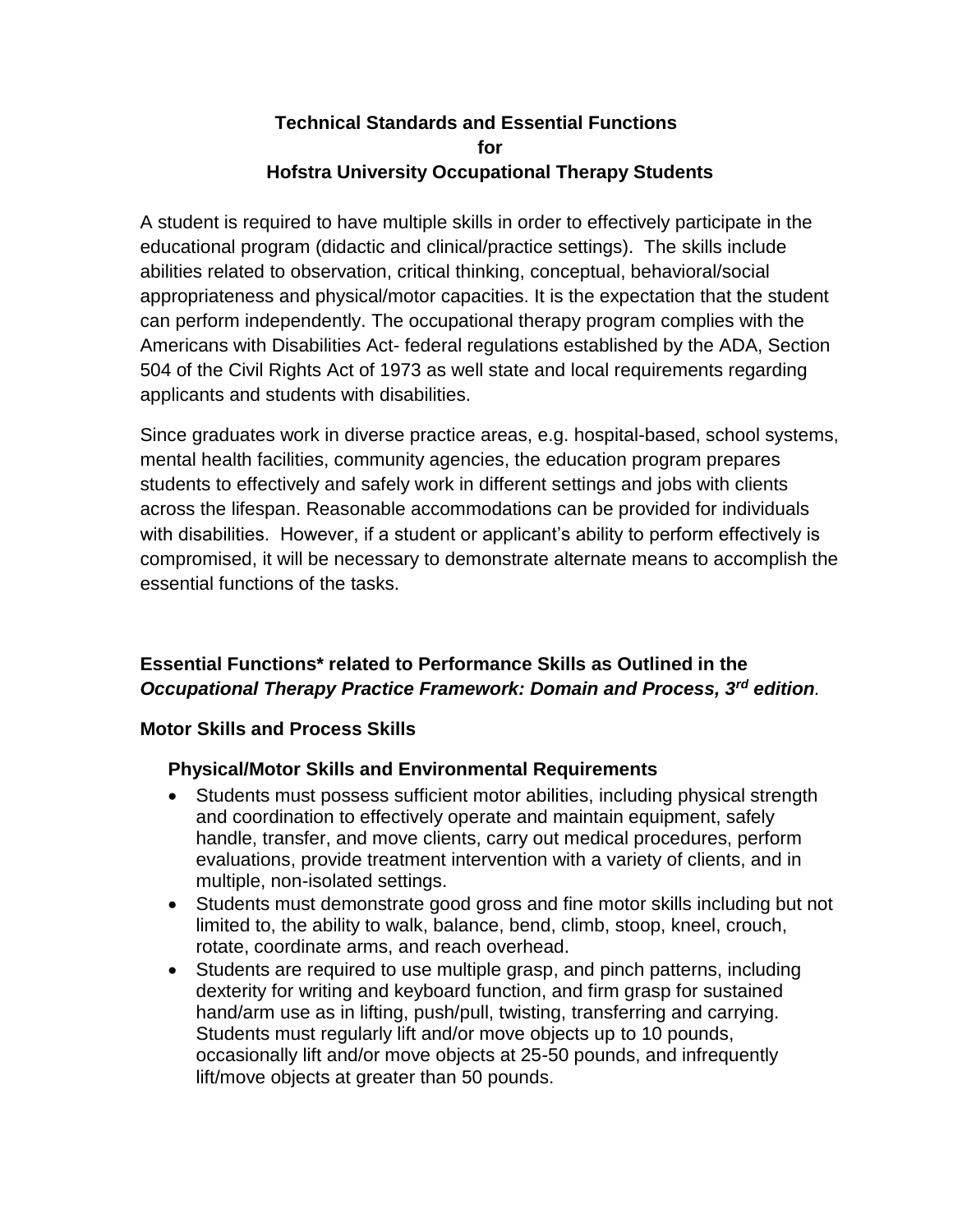Students may be exposed to the following conditions: wet or humid internal environments; proximity to moving mechanical parts, fumes or airborne particles, hazardous materials, and blood borne pathogens; exposure to outdoor weather conditions, risk of electrical shock, objects of hot/cold temperature, or vibration.

#### **Motor, Process and Social Interaction Skills**

#### **Professional Responsibility**

- Students must exhibit the ability to unpredictable challenges of health/medical situations that require a high level of alertness and readiness for immediate and appropriate response without interference of personal or medical problems. This includes training for emergencies (e.g. CPR and infection control).
- Students must adhere to policies of the college, the Program, and fieldwork/clinical sites. This may include, but is not limited to, professional dress and demeanor, conforming to the academic calendar, and meeting start dates for fieldwork/clinical assignments.
- Students are responsible for travel to and from classes and fieldwork/clinical sites; attendance at classes and fieldwork/clinical assignments; and maintaining organizational skills and stamina for meeting performance criteria within assigned time frames.
- Students must take the initiative to self-assess their own academic progress and direct their own learning.
- They must work cooperatively and collaboratively with other students on assigned projects, and participate willingly in a supervisory process involving external evaluation of their abilities and reasoning skills.
- The faculty of the Hofstra University Occupational Therapy Program is committed to comply with the letter and spirit of the Americans with Disabilities Act.
- The faculty acknowledges its responsibility to our students and for the welfare of the clients treated or otherwise affected by students. Hofstra University is committed to promoting the educational welfare of its students relative to the educational programs of the university.

## **Process Skills**

#### **Observation Skills**

- Students must be able to acquire a defined level of necessary information as presented through educational experiences relating to both basic arts and sciences, as well as in pre-professional, professional, and graduate courses.
- To achieve the required competencies in the classroom setting, students must perceive, assimilate, and integrate information from a variety of sources. These sources include lectures, printed materials, visual and auditory media, laboratory experiences, and hands-on demonstrations.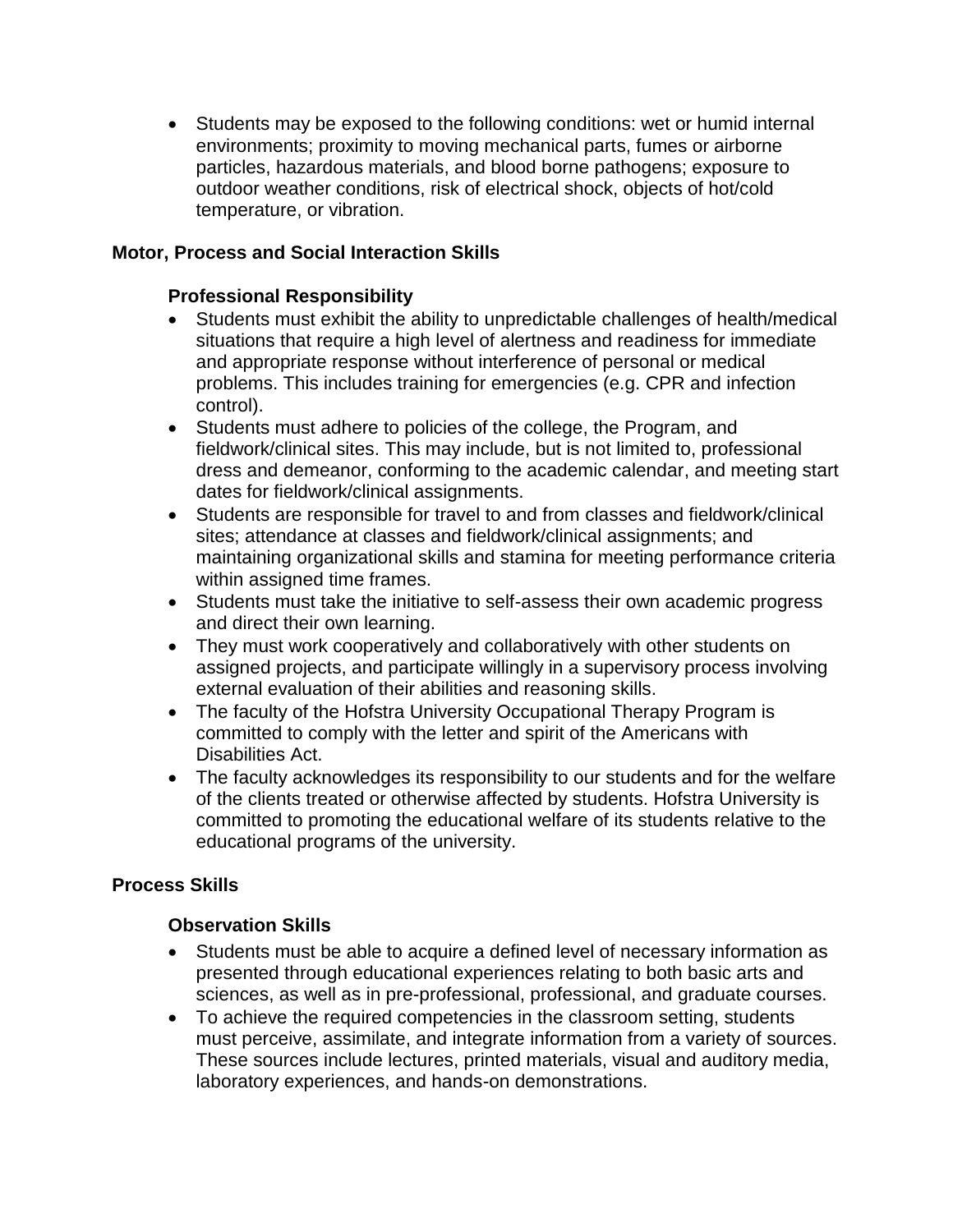Consequently, students must demonstrate adequate functional use of visual, tactile, auditory and other sensory and perceptual abilities, to enable such observations and information acquisition necessary for academic and clinical performance.

## **Cognitive Demands**

- The successful occupational therapy student maintains a high level of alertness and responsiveness during classroom and fieldwork situations.
- The student must possess the ability to focus on a task for a prolonged period of time to allow for successful learning to take place.
- In addition, the student must be able to recall information and organize information in an efficient and useful manner. This includes the ability to acquire, retain, and prioritize informational data, conceptualize and integrate abstract information, apply theoretical knowledge to specific client populations and justify a rationale for therapeutic interventions, and problem-solve to create innovative and practical solutions.

## **Process Skills and Social Interaction Skills**

## **Intellectual/Conceptual Abilities**

- Students must demonstrate critical thinking skills so that they can problemsolve creatively, master abstract ideas, and synthesize information present in academic, laboratory and fieldwork/clinical settings that may present gray areas and ethical dilemmas.
- Students must be able to measure, calculate, reason, analyze, process, integrate, synthesize, apply and retain facts, concepts, and data related to the art and science of health care.
- In addition, students must be able to comprehend three-dimensional relationships and understand the spatial relationships of anatomic structures.
- Students must be able to apply theoretical knowledge and current research evidence to specific client populations and diagnoses, and justify the rationale for medical and therapeutic interventions.
- Students must also develop a sense of socio-medical ethics, and recognize and apply pertinent legal and ethical standards.

## **Social Interaction Skills**

## **Cultural Competency**

- Students must be able to communicate accurately, sensitively and effectively with clients and professionals from different cultural and social backgrounds.
- They should be able to observe, recognize and understand non-verbal behavior.
- They must be able to establish rapport with clients and communicate evaluation and treatment information effectively, while adhering to principles of confidentiality.